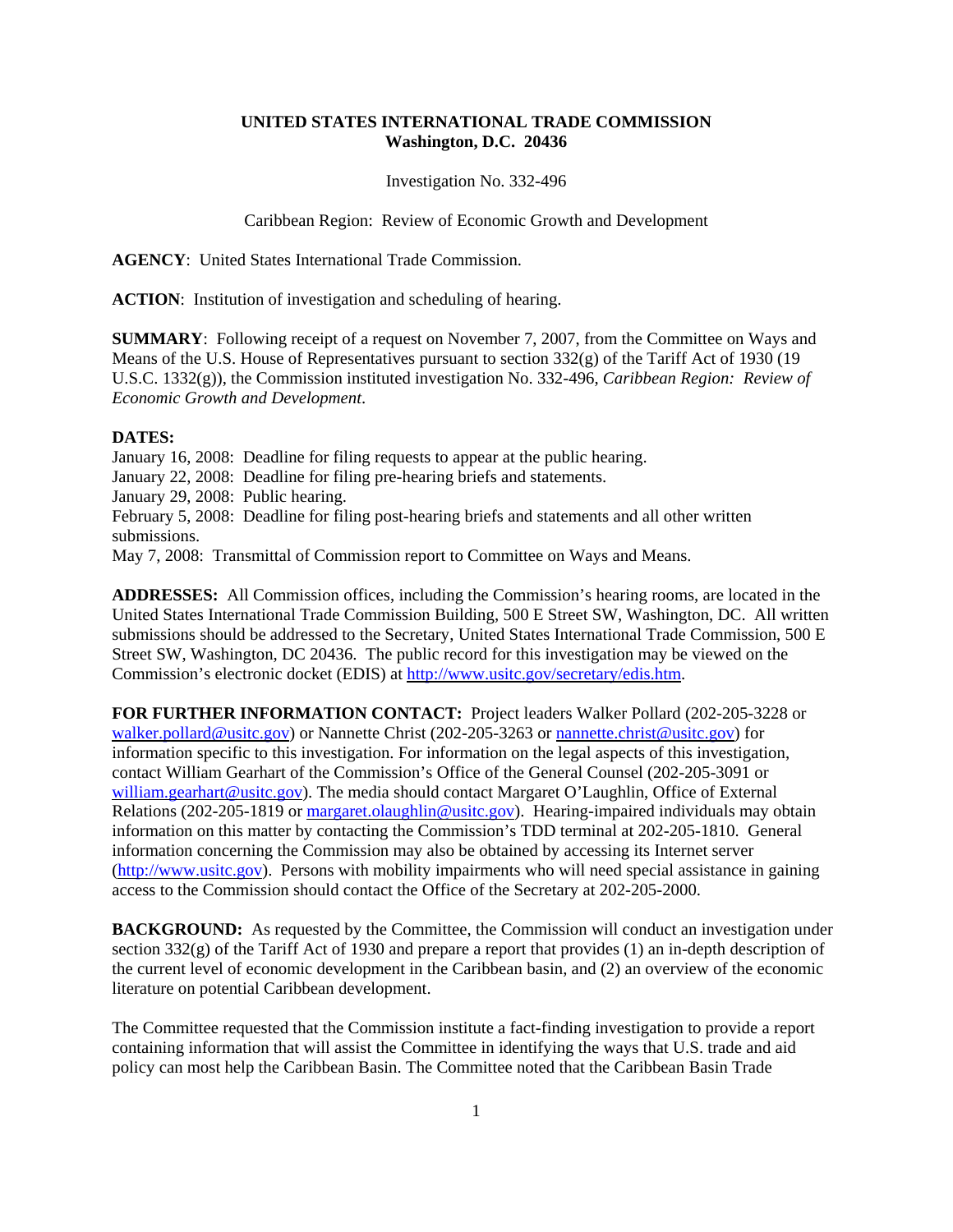Partnership Act (CBTPA) will expire on September 30, 2008 (ending temporary trade preferences for imports of apparel, petroleum and petroleum products, and several other products not otherwise eligible for preferences under the Caribbean Basin Economic Recovery Act (CBERA)). In its request letter, the Committee noted the importance of economic development in the Caribbean region, and also noted that, despite many successes, parts of the region still lack the economic development that will allow a wider population in CBERA countries to compete globally and become strong economic and political partners for the United States. The Committee expressed a need, in deciding on the best policy moving forward, to examine past successes and failures of the region's economic growth. The letter further notes that there are companies in the Caribbean that have found creative ways to use the region's strengths to overcome its constraints and compete successfully in the global market, and that their success may suggest ways that U.S. policy can best assist the region.

*Current level of Caribbean economic development*. With respect to the current level of Caribbean economic development, the report will provide an overview of the current level of economic development in the Caribbean, at the regional level and the country level. To the extent possible, the regional level overview will include:

- Data on standard indicators of economic development in the Caribbean region;
- Data relating to the importance of trade, especially with the United States, in the economies of countries in the region; and
- Data on the extent of utilization of CBERA preferences, including the textile and apparel provisions.

The country level overview will include country profiles of the 18 non-DR-CAFTA CBERA countries. For each country, the Commission in the report will, to the extent possible, seek to:

- Identify the major industries/sectors, by output, exports, employment, and wages and also indicate the extent to which people in each country live in economic conditions below poverty levels;
- Identify the division of output, employment, and exports between agriculture, services, and manufacturing;
- Identify the industries/sectors (if any) that have been particularly successful in attracting investment, creating jobs and exports, and raising the standard of living for a broad portion of the population. The Commission will, if it finds it feasible, include brief case studies of successful industries that have been able to compete globally despite small size or capacity constraints, with an eye toward identifying what enabled these smaller industries to be successful; and
- Identify the non-trade-related factors that have had major impacts on the country's economic development.

*Overview of economic literature on potential Caribbean development*. The report will also summarize the literature assessing the direction of future Caribbean development, and in particular, articles that address the following: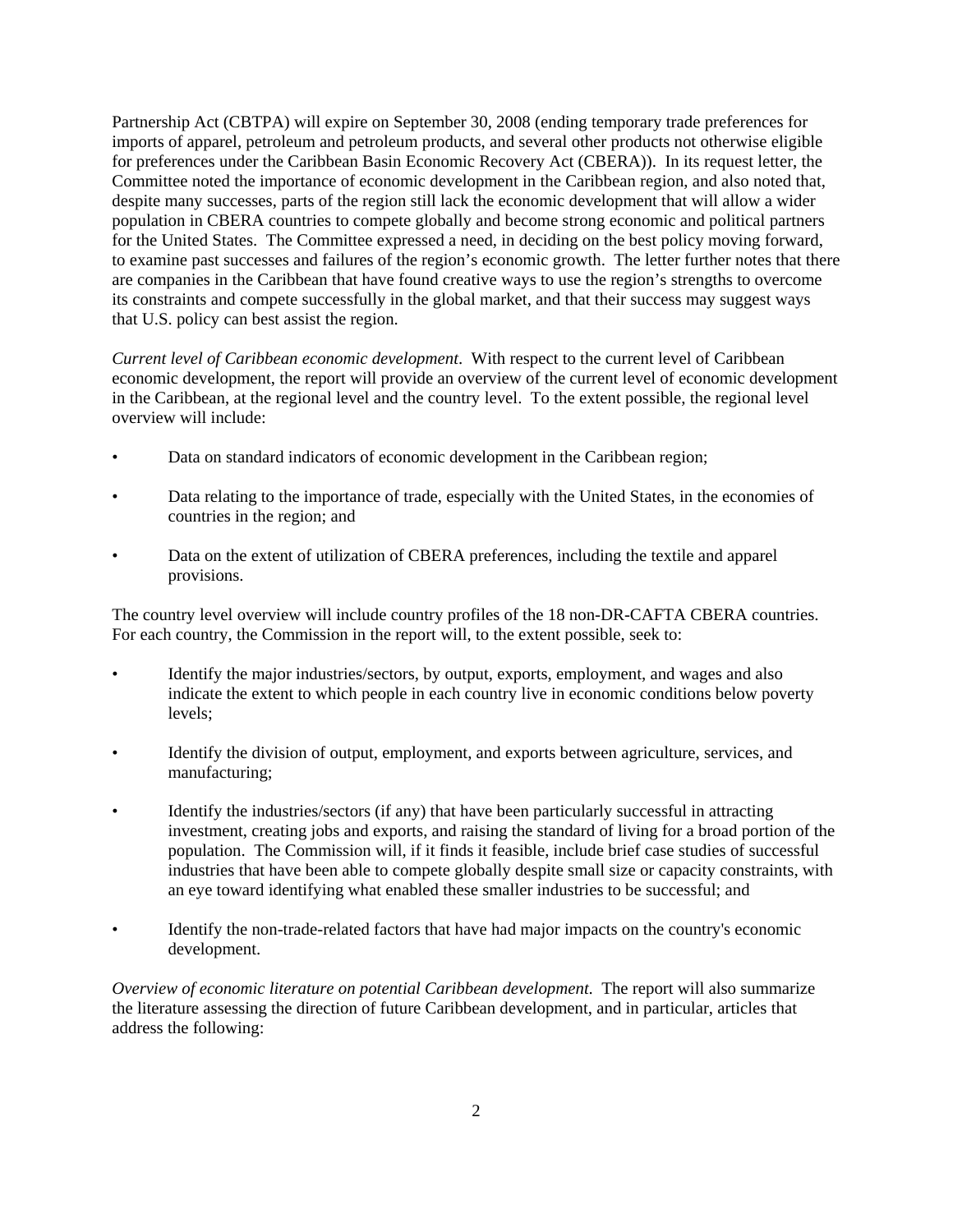- Economic development policies that have been tried in the Caribbean, including how these policies have fared, the extent to which progress reached a broad portion of the population, the role of international financial institutions, and the major impediments to further economic development in the region today;
- The importance of trade liberalization and subsequent trade growth to progress in economic development;
- The extent to which trade growth allowed goods and services providers in CBERA countries to move to production that yields higher value-added per worker and/or higher wages for workers, and whether there is evidence that trade growth has contributed to poverty reduction, faster economic growth, or other aspects of economic development;
- The industries/sectors that may show promise for output, job, and export creation in the Caribbean, based either on the success of those industries/sectors in other Caribbean countries or the success of those industries/sectors in other world regions with similar national economic characteristics. Identify (1) industries/sectors that bring widespread benefits, (2) smaller industries/sectors that are globally competitive, (3) the potential for a hub-and-spoke system in the region, and (4) industries/sectors that are non-traditional in the region;
- The extent to which Caribbean goods and services industries/sectors compete in the global economy against other countries' goods and services, as well as the major impediments to the global competitiveness of Caribbean goods and services.
- The extent to which agreements such as NAFTA, the Uruguay Round, the International Technology Agreement, and CAFTA have affected Caribbean trade with the United States.
- Countries that have benefited from CBERA preferences, and from CBERA textile and apparel preferences in particular. Describe the extent to which these preferences (1) allowed these countries to move into production that yields higher value-added per worker and/or higher wages, and (2) attracted industries other than apparel and textiles;
- The extent of loans and other financial support provided by the Inter-American Development Bank and the World Bank;
- Types of policies that might encourage a wider use of the CBERA program.
- Ways that U.S. trade policy, including through preference programs and trade expansion, as well as economic aid (e.g., financial aid for training, technical assistance, etc.) as part of a coordinated policy, might strengthen the ability of the region to compete globally in terms of increasing output, employment, and exports.
- Identify ways that U.S. trade policy liberalization, special tax preference programs, and/or economic aid might help Caribbean countries to develop new industries that will improve the Caribbean standard of living.
- Identify U.S. investment or services trade liberalization policies that could assist the Caribbean region, if those policies will benefit a broad base of the populations of the affected countries.